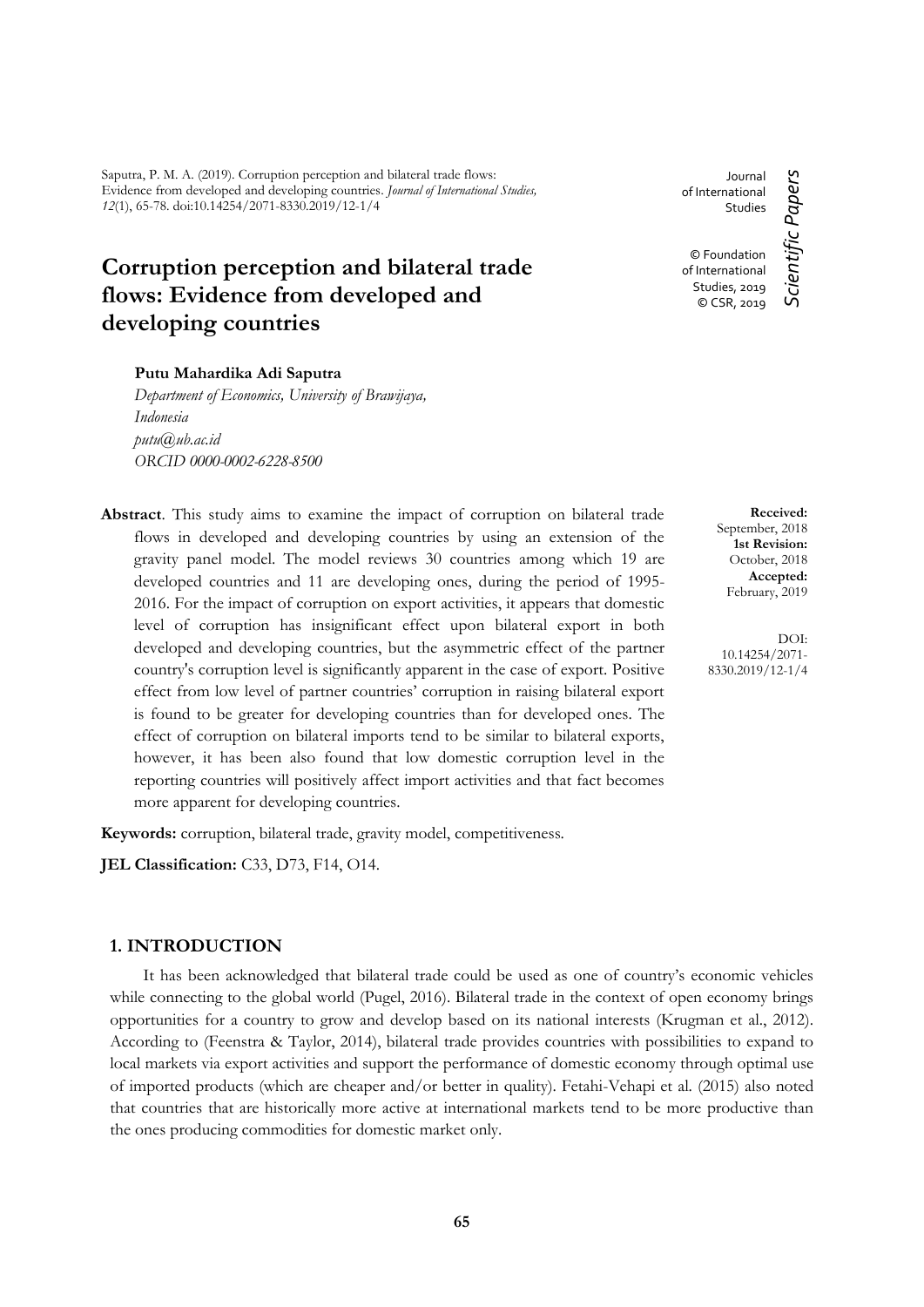Bilateral trade is closely related to industrialization process, technology transfer, capital accumulation, quality improvement of human resources, and institutional strengthening of a country (De Groot et al., 2005; Semancikova, 2016). In applied economics, lack of institutional quality has long been considered as one of the causes for economic inefficiency. Bandyopadhyay (2016) explains that differences in country's governance and institutional quality can cause differences in bilateral trade efficiency. Poor quality of institutions could also be a signal of rampant illegal activities and severity of corruption that trigger highcost economy in a country (Della Porta, 2000; Chang & Chu, 2006; Habibov et al., 2017).

In principle, there are two opposing hypotheses regarding the impact of corruption activities on economic performance, namely ,"sand the wheels" hypothesis and "grease the wheels" hypothesis. The "sand the wheels" hypothesis is in line with the explanation above, according to which corruption brings a negative impact on economy, and it is supported by some empirical findings, namely, Mauro (1995, 1998), Tanzi (1998), Bowles (2000), Jain (2001), and Chang (2013). On the other hand, the "grease the wheels" hypothesis considers corruption as a lubricant that is able to support and improve economic performance, particularly,for the economy with ill-functioning institutions. Those having "direct access" to public authority agree with bribery in order to not deal with long bureaucratic demands, as strict rules and tiring procedures. By doing so, efficiency can be improved, thus, acceleration of economic growth can be achieved (Egger & Winner, 2005; Sena & Martianova, 2008; Gazda, 2010; Meon, 2010; Dreher & Gassebner, 2011).

Corruption also brings effects to bilateral trade flows, as stated in (Bandyopadhyay and Roy, 2016). There is a negative relation between export of particular goods by developed countries and their domestic corruption level; meanwhile, high level of corruption in a partner country's has negative impact on developed countries' particular goods export. Fluctuations in import activities of a country, on the other hand, seem to be less sensitive to changes in the perception of corruption. Furthermore, (Belloc, 2006) underlines the importance of studies on the effects of corruption on international trade, especially the ones related to asymmetric information, opportunist behavior, and export and import policy lobbying that can provoke those involved in corruption and finally influence the pattern of cross-country trade transactions.

The topic of the corruption impact on bilateral trade activities has also been revealed through the term of "mystery of missing trade" introduced by (Trefler, 1995). His point is that the volume of international trade that occurs is actually much smaller than what is assumed by economic theory since there is also corruption involved. Ranjan and Lee (2007) also support the idea by considering that international trade volume will be bigger five times if there is no friction of interests. Other researchers investigating the role of corruption on bilateral trade activities are Anderson and Morcuouiller (2002), Gatti (2004), De Groot et al. (2004), Berkowitz et al. (2006), Nunn (2007), Levchenko (2007), Mohlaman et al. (2010), Mejeed (204), Marjit et al. (2014), Nunn and Trefler (2014), and Bandyopadhyay and Roy (2016).

This study mainly focuses on the effects of corruption perception on bilateral trade flows, on either export activities, or import by using the extension of the gravity model. Countries are classified into two cohorts, *i.e.* developed and developing countries. Moreover, there are some control variables considered in the model, such as national income, distance, foreign direct investment, and competitiveness.

The paper is structured as follows: Section two reviews the literature and explores some previous empirical papers. Section three describes the dataset and the empirical model specification. Section four presents the empirical results. Section five summarizes the main findings of the analysis.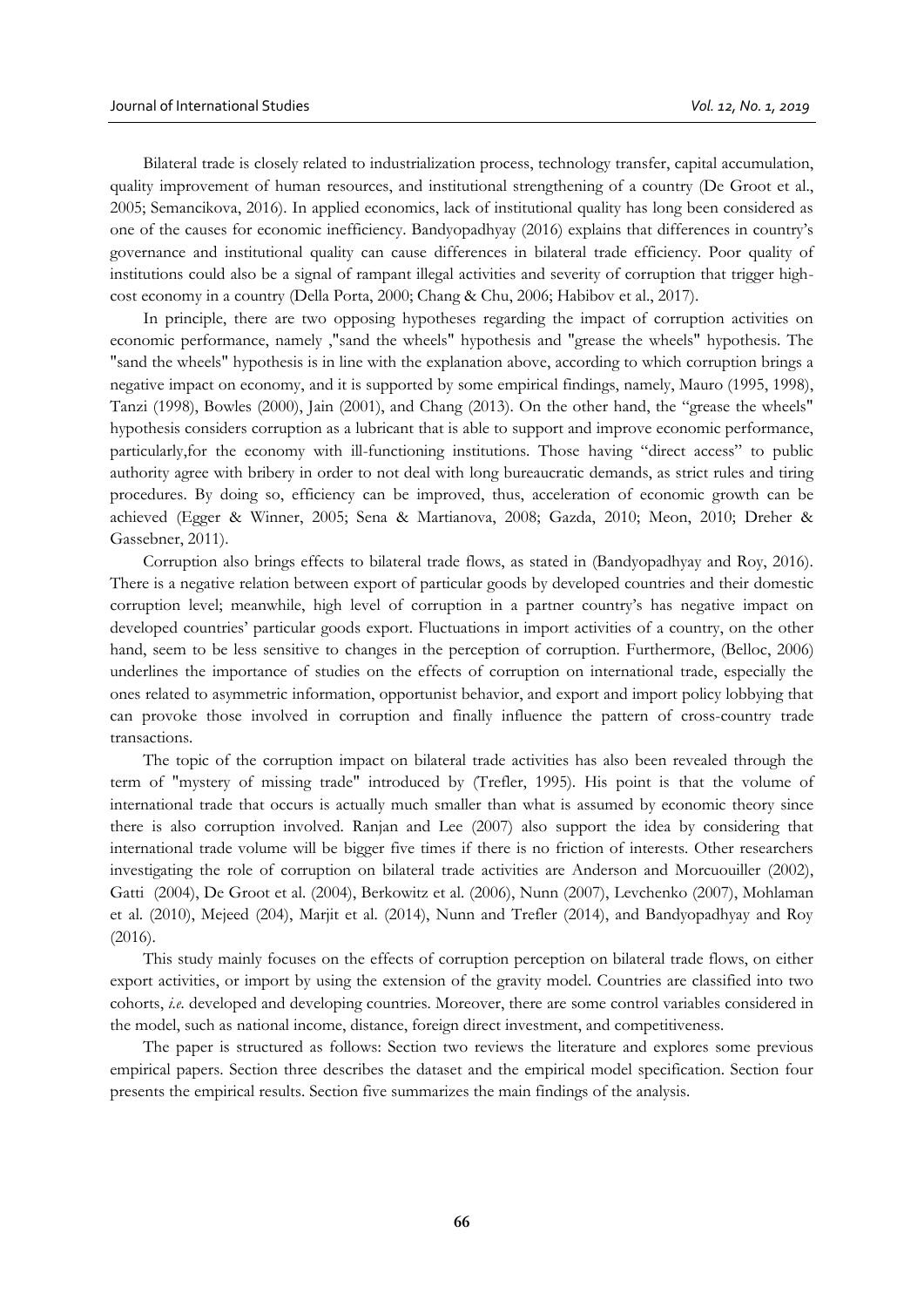# **2. REVIEW OF RELATED LITERATURE**

#### **2.1. Definition of corruption and economics of corruption**

To specify the meaning of corruption in cross-country study, it commonly follows the definition proposed by Transparency International (TI) and World Bank (WB) that states corruption as the abuse of public authority for private gain (Rose-Ackerman, 1999; World Bank, 2007). Based on the view of institutional economics, the activity of corruption will increase transaction costs, cause misallocation of public funds, stimulate inefficiencies and therefore it will inhibit productive economic activities (Ehrlich & Lui, 1999; Svensson, 2005; Lambsdorff, 2007; Aidt, 2009). In addition, Anokhin and Schulze (2009) mention that corruption encourages distrust and uncertainty in government institutions and economic condition. Distrust and uncertainty are products of corruptive behavior triggered by several factors, including bureaucratic behavior irregularities in prevailing legal norms, weak role of anti-corruption institutions and law enforcement processes, strong culture of giving bribes, and inadequate principles of transparency in economic activities (Luo, 2004). Private gain obtained by bribee from briber is in the form not only money but also valuable assets as well as promotion of status, position, or career. Furthermore, promising to help or serving benefits in the future for bribee's families and companions can be considered also as private gain (Lambsdorff, 2007).

According to Andvig et al. (2000), corruption in the model of principal-agent-client is defined as the exchange of benefit and gain between two actors, which are agent and client. The agent is an actor trusted by the principal to run an authority. Positioning lower than the principal, the agent gains the authority for a task. Thus, the agent must obey rules decided by the principal in finishing the task that is agreed by both the agent and the principal. The principal's rules are applied by the agent to treat his client, and this activity is called rule-bound behavior. When the agent breaks the rules to acquire private gain by asking the client to do bribery, it means that the agent does corruption.

Amundsen (1999) categorizes corruption in public sector into several types, namely bribery, extortion, embezzlement, and fraud. In the case of bribery, the client will act as a briber and make a number of payments to the agent who is positioned as bribee for a number of benefits in certain services. Meanwhile, extortion is a condition when the agent utilizes his authority to get gain from the client by asking the client to pay the agent's service which is not supposed to be paid. This activity is mostly done with insistence, violence, and threat. Next, in the case of embezzlement, agents or parties trusted to manage public resources commit theft on resources that should be managed on behalf of the public and fraud happens when a public officer distorts information as well as manipulates facts and skills in order to get private gain. Fraud can be considered as an economic crime involving trickery or deceit.

Since Rose-Ackerman published "The Economics of Corruption" in 1975, studies regarding economics of corruption have attracted many economists. It has been noted that there are 3000 titles of articles investigating corruption afterward, and more than 500 articles specifically discuss corruption in the perspective of economics (Mishra, 2005). Ideas regarding the study of economics of corruption are mostly classified into three main factors of corruption: (1) economic factors; (2) political factors; and (3) social and cultural factors (Sandholtz & Koetzle, 2000; Nwabuzor, 2005; Akcay, 2006; Pellegrini & Gerlagh, 2008; Billger & Goel, 2009; Ata & Arvas, 2011; Agbiboa, 2011; Aggrey, 2012; Elbahnasawy & Revier, 2012; Dong & Torgler, 2013; Pieroni & d'Agostino, 2013). In addition, the study of economics of corruption in its development can be traced from some studies finding out the effects of corruption toward economy activities, such as (1) the effects of corruption to real GDP (Mauro, 1996; Leite & Weidman, 1999; Tanzi & Davoodi, 2000; Abed & Davoodi, 2000); (2) the effects of corruption to international trade (Anderson & Marcouiller, 2002; De Groot et al., 2004; Wei, 2000a); (3) the effects of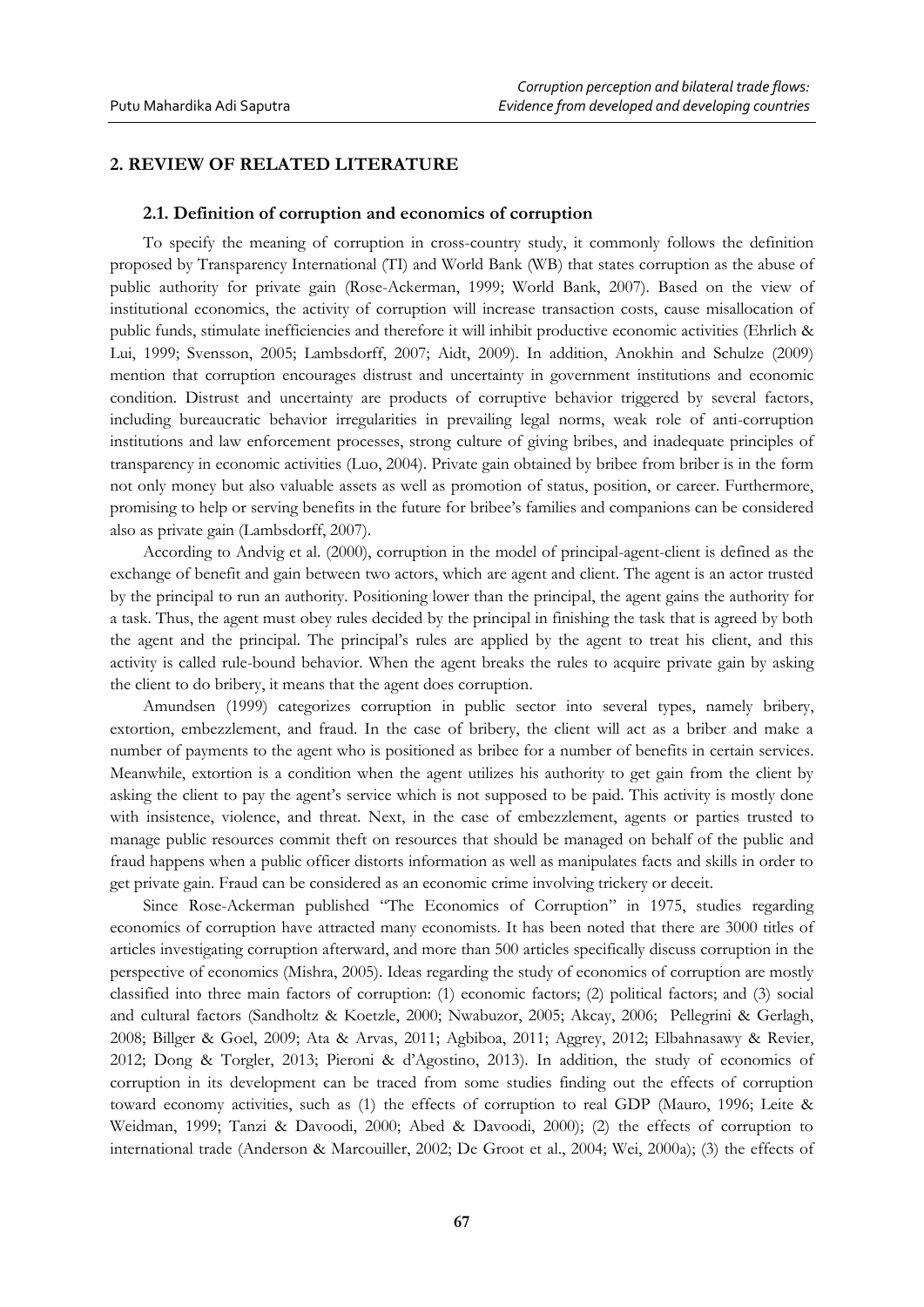corruption to government expenditure (Mauro, 1998); (4) the effects of corruption to government revenue (Tanzi & Davoodi, 2000); (5) the effects of corruption to the interest of investment (Henisz, 2000; Wei, 2000; Wei & Javorcik, 2002); (6) the effects of corruption to the distribution of income and poverty (Husted, 1999); and (7) the effects of corruption to inflation (Al-Mahrubi, 2000).

### **2.2. Corruption and bilateral trade flows**

Anderson and Marcouiller (2002) conduct a study using poor institutional quality (represented by the level of corruption and the imperfection of contract enforcement) as the indicator of trade transaction cost. Applying the approach of gravity model, a finding reveals that unqualified institutions hinder bilateral trade flows. Moreover, Ranjan and Lee (2007) try to investigate a particular aspect like institutional contract in the context of bilateral trade and find that contract enforcement (transparency) influences trade flow between two countries having different products but with homogenous characteristic.

De Groot et al. (2004) also conduct a study concerning the effects of governance and institutional quality toward bilateral trade. The finding of the study proves that governance and institutional quality gives impacts on bilateral trade. In line with that, Mohlmann et al. (2010) add about the possibility of the institutional regulations role, such as intangible trade barriers (e.g. bribery, grease money, or lobbies) in interfering the bilateral trade activities. A study done by Francois and Manchin (2013), meanwhile, finds out that the level of corruption influences the quality of infrastructure supporting bilateral trade activities. The quality of infrastructure in this case represents the institutional quality of a country. When a country relatively has low level of corruption, it has sufficient quality of infrastructure so that any process related to administration, regulation, and trade will be conducted efficiently and effectively. A country with insufficient infrastructure, on the other hand, tends to serve poor quality of service that leads to corruption.

Utilizing a framework of Heckscher-Ohlin-Samuelson-Vanek (HOSV), Marjit et al. (2014), moreover, investigate the relation between corruption and international trade pattern. By utilizing dynamic panel model and considering some variables, such as trade openness, corruption, and capital-labor ratio, the study finds that the contribution of international trade activity to national income in low-income countries (developing countries and relatively labor-abundant) is smaller compared to high-income countries (developed countries and relatively capital-abundant). Related to this, the study considers corruption to be the main contributor to the condition. Corruption is responsible for the deterioration of comparative advantage in developing countries that rely heavily on labor-intensive activities. Corruption is illustrated to have different implications for country's trade, where these implications will depend largely on the abundance of resource endowment in each country (labor-abundant or capital-abundant).

#### **3. EMPIRICAL STRATEGY**

### **3.1. Data source**

Considering the characteristic (per capita income) of the samples' countries and adjusting for the availability of corruption data, Table 1 presents 30 countries as the final samples used by the study. Developed countries with high per capita income (19 countries) and low corruption perception level (17 countries) dominate the samples. The remaining samples, meanwhile, are 11 countries with middle per capita income and 13 countries with high corruption perception level. Lower-middle income and uppermiddle income countries are categorized into developing countries (11 countries), and high income ones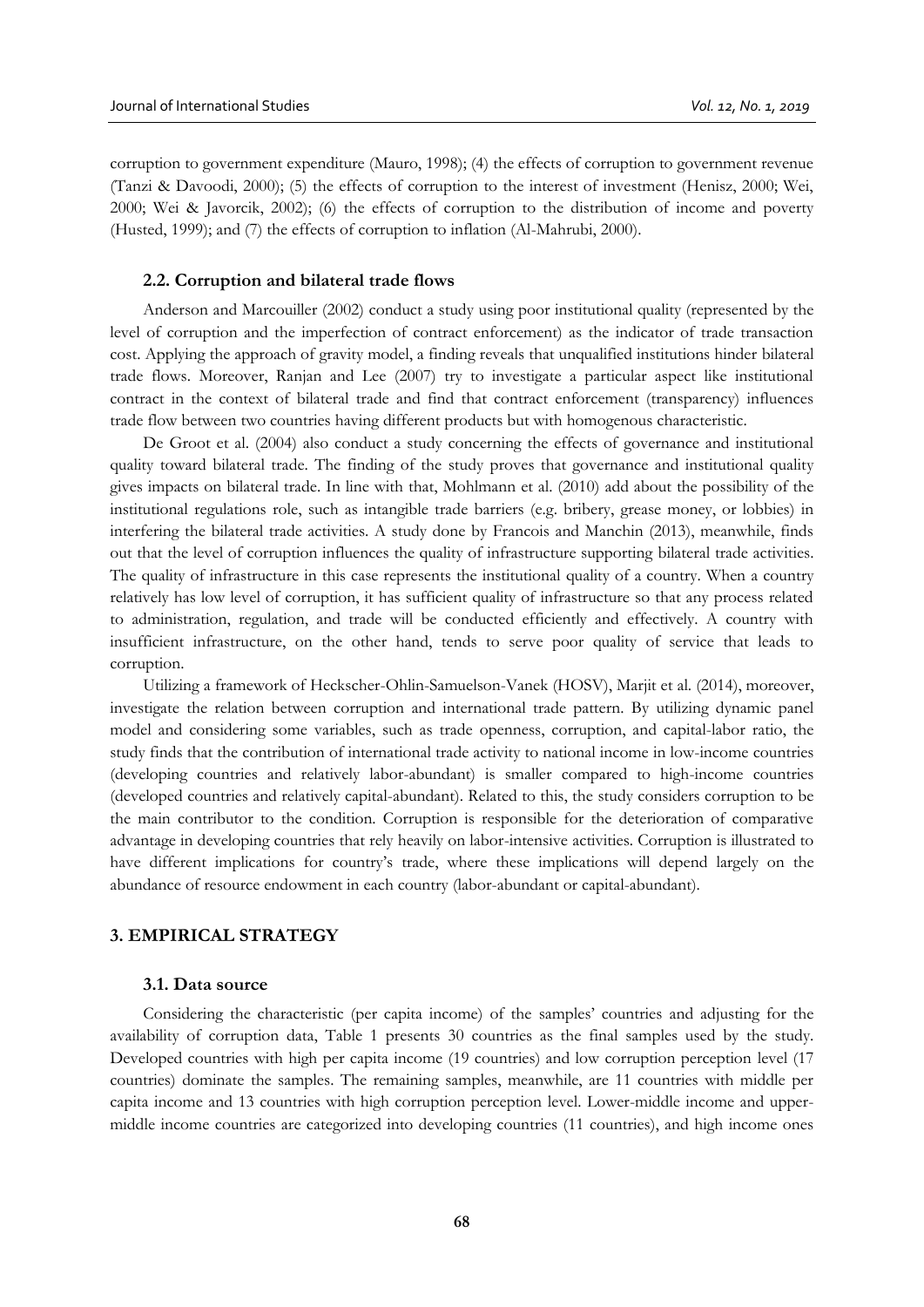belong to developed countries (19 countries). Countries selected in the study are representatives of all regions of the world (Asia, Africa, America, Europe, and the Pacific).

The data period spans from 1995 to 2016, but empirical model also involved the variable of competitiveness that uses data from 2005 to 2016. The details of data sources and variables definition are presented in Table 2.

Table 1

| Average of Per capita Income |                     |                    | <b>Economic Development</b> |                              |
|------------------------------|---------------------|--------------------|-----------------------------|------------------------------|
| Lower-Middle                 | <b>Upper-Middle</b> | High               | Developing                  | Developed                    |
| Income                       | Income              | Income             | Countries                   | Countries                    |
| Indonesia,                   | Malaysia,           | Singapore,         | Indonesia,                  | Singapore, Australia, New    |
| Philippines, and             | Thailand, China,    | Australia, New     | Malaysia,                   | Zealand, Japan, Canada,      |
| India $(3)$                  | Argentina, Brazil,  | Zealand, Japan,    | Thailand,                   | United Kingdom, South        |
|                              | Mexico, Turkey,     | South Korea,       | Philippines,                | Korea, Germany,              |
|                              | and South Africa    | Canada, United     | China, India,               | Netherlands, France, Italia, |
|                              | (8)                 | Kingdom,           | Argentina, Brazil,          | Belgium, Spain, Swiss,       |
|                              |                     | Germany,           | Mexico, Turkey,             | Denmark, Finland, Portugal,  |
|                              |                     | Netherlands,       | and South Africa            | Norway, and USA (19)         |
|                              |                     | France, Italia,    | (11)                        |                              |
|                              |                     | Belgium, Spain,    |                             |                              |
|                              |                     | Swiss, Denmark,    |                             |                              |
|                              |                     | Finland, Portugal, |                             |                              |
|                              |                     | Norway, and USA    |                             |                              |
|                              |                     | (19)               |                             |                              |
|                              |                     |                    |                             |                              |

The Samples of Countries Based on the Classification of Country Characteristic (Average of Per capita Income and Economic Development)

Source: World Bank, 2017

Notes: Lower-Middle Income (US\$1,006-US\$3,955); Upper-Middle Income (US\$3,956-US\$12,235); High-Income  $(>=$  US\$12,236).

## **3.2. Empirical Model**

Adopting Bandyopadhyay and Roy (2016) by considering specification of baseline log-linear gravity, estimation in this study is done to the total of export value by country *i* (reporter) to country *j* (partner) in year  $t$  ( $X_{ijl}$ ) as well as the total of import value by country *i* to country *j* in year t ( $M_{ijl}$ ) from 1995 to 2016. On the other hand, empirical models involving competitiveness variables will use data from 2005 to 2016. The empirical model is generally grouped into four models, which are Model A, B, C, and D explained below.

## **Model A**

$$
ln X_{ijt} = \beta_1 ln Y_{it} + \beta_2 ln Y_{jt} + \beta_3 (ln Y_{it} - ln Y_{jt}) + \alpha_1 ln y_{it} + \alpha_2 ln y_{jt}
$$
  
+  $\alpha_3 (ln y_{it} - ln y_{jt}) + \mu_1 CPI_{it} + \mu_2 CPI_{jt} + \mu_{12} CPI_{it} * DummyDev_{it}$   
+  $\mu_{21} CPI_{jt} * DummyDev_{it} + \beta_4 FDI_{it} + \beta_5 Indistance_{ij} + e_{ijt}$  (1)

where:

$$
\frac{\partial \ln X_{ijt}}{\partial c_{lij}} = \mu_1 + \mu_{12} DummyDev_{it}
$$
\n(1a)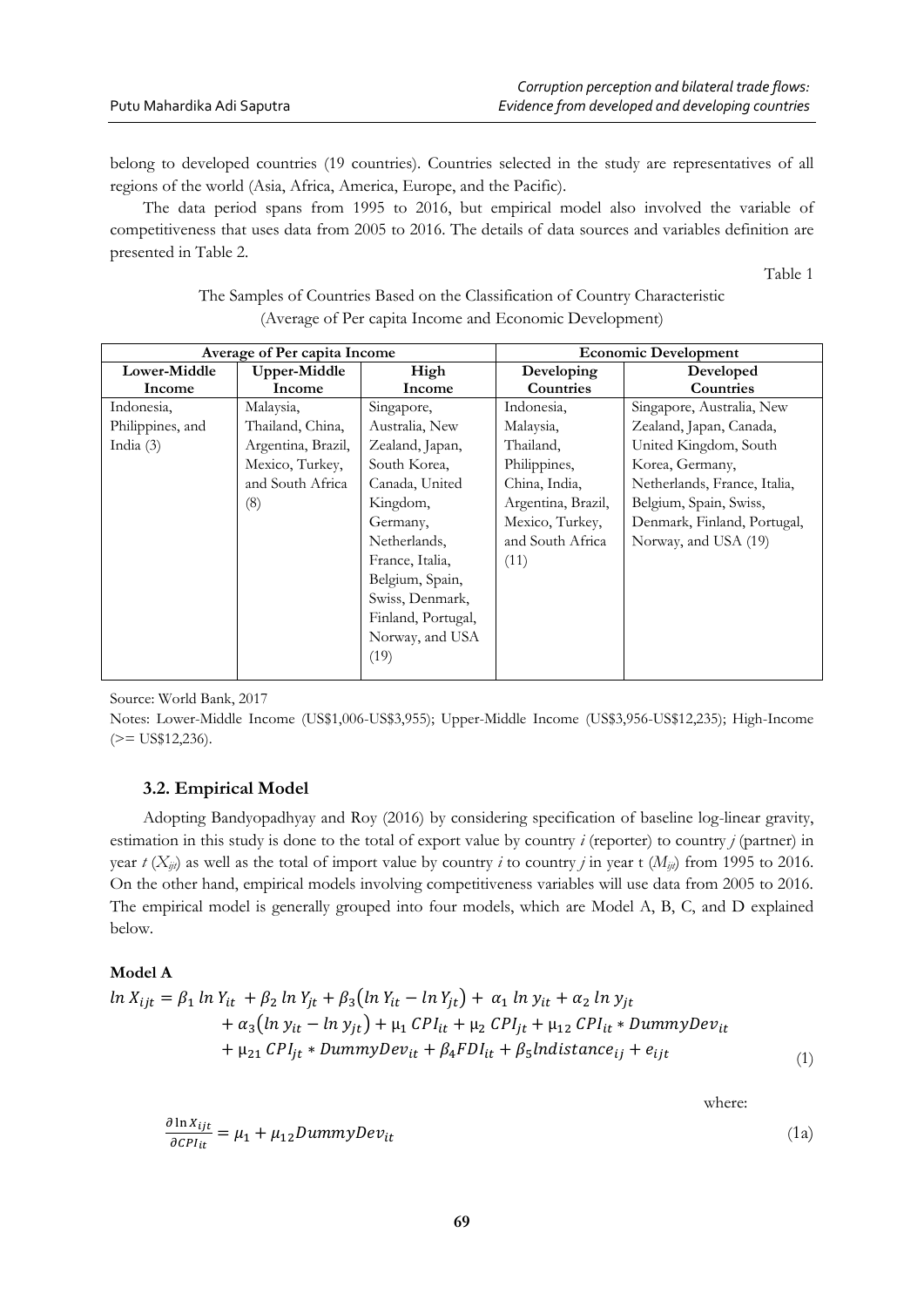$$
\frac{\partial \ln X_{ijt}}{\partial c_{1it}} = \mu_2 + \mu_{21} DummyDev_{it}
$$
\n(1b)

Model A presents the model of export activities  $(X_{ii})$  conducted by the reporting country (*i*) to the partner country (*j*). This study will investigate the effect of corruption (*CPI*) in two kinds, namely individual and interaction. The individual effect of corruption on bilateral exports will be represented by  $CPI<sub>i</sub>$  and  $CPI<sub>j</sub>$ , while the interaction effect in the corruption context will be indicated by the interaction between the corruption variables of the reporting country and partner country  $(CPI_{\rm i}$  and  $CPI_{\rm i}$ ) with the reporting country's dummy variable (*DummyDev<sub>ii</sub>*). *DummyDev<sub>it</sub>* will be 1 (one) if the reporting country belongs to developed country and be 0 (zero) if it is a developing country. *CPI* is the corruption perception level of a country represented by the corruption perception index (1 to 10). If the value of *CPI* of a country is big or close to 10, it shows that corruption is rarely found in the country.

In Model A, the relation between the corruption variable (*CPI*) and the classification of the reporting country (*DummyDev<sub>it</sub>*) is reflected by  $(\mu_{12}CPI_{it} * D \mu_{m}T)Dev_{it}$  and  $(\mu_{21}CPI_{it} * D \mu_{m}T)Dev_{it}$ ). Equation (1a) describes that when the reporting country classified into developing country ( $D \textit{ummyDev}_{ii} = 0$ ),  $\mu_1$  will be dominating thus the effects of domestic corruption  $(CPI_{ii})$  to bilateral export  $(X_{ii})$  will be determined by coefficient  $\mu_1$ . For the reporting country belonging to developed country (*DummyDev<sub>it</sub>*=1), on the contrary, the effects of domestic corruption to its bilateral export tend to be bigger described by coefficient  $\mu_{12}$  and  $\mu_1$ . With the same indication, the effects of the corruption of the partner country (*CPI<sub>i</sub>*) to bilateral export  $(X_{iii})$  can be presented in Equation (1b).

Other variables involved in Model A are Y (real income –GDP-) with constant value 2010, *y* (per capita real income) with constant value 2010, FDI, and distance. Differences between per capita real income of country *i* and which of country *j* (*lnyit-lnyjt*), meanwhile, is used to describe difference between the factor endowments of country  $i$  and which of country  $j$  as well as to be a proxy to show wage differences between country *i* and country *j*. Meanwhile, differences on real income-GDP- between country *i* and country *j* ( $lnY_i$ *-lnY<sub>il</sub>*) is used to describe differences on market size between country *i* and country *j*.

Next, Model B is similar to Model A, but it is different only in the context of dependent variable (bilateral import -*M*<sub>ijt</sub><sup>-</sup>). Model B has orientation to investigate the effects of corruption and other considered control variables toward import activities. It is shown by Equation (2) as follows.

#### **Model B**

$$
\ln M_{ijt} = \beta_1 \ln Y_{it} + \beta_2 \ln Y_{jt} + \beta_3 (\ln Y_{it} - \ln Y_{jt}) + \alpha_1 \ln y_{it} + \alpha_2 \ln y_{jt}
$$
  
+  $\alpha_3 (\ln y_{it} - \ln y_{jt}) + \mu_1 CPI_{it} + \mu_2 CPI_{it} + \mu_{12} CPI_{it} * \text{DummyDev}_{it}$   
+  $\mu_{21} CPI_{jt} * \text{DummyDev}_{it} + \beta_4 FDI_{it} + \beta_5 \text{Indistance}_{ij} + e_{ijt}$  (2)

#### **Model C**

$$
\ln X_{ijt} = \beta_1 \ln Y_{it} + \beta_2 \ln Y_{jt} + \beta_3 (\ln Y_{it} - \ln Y_{jt}) + \alpha_1 \ln y_{it} + \alpha_2 \ln y_{jt} + \alpha_3 (\ln y_{it} - \ln y_{jt}) + \mu_1 \, CPI_{it} + \mu_2 \, CPI_{jt} + \mu_{12} \, CPI_{it} * DummyDev_{it} + \mu_{21} \, CPI_{jt} * DummyDev_{it} + \beta_4 FDI_{it} + \beta_5 Indistance_{ij} + \beta_6 Com_{it} + \beta_7 Com_{jt} + \beta_8 (Com_{it} - Com_{jt}) + e_{ijt}
$$
(3)

To be successful in getting maximum benefits from trade activities, a country should be optimal in utilizing its competitiveness (Goedhuys et al., 2016). A country with higher competitiveness is considered to be better to compete in international markets and increase its gain from trade. In order to reveal it, this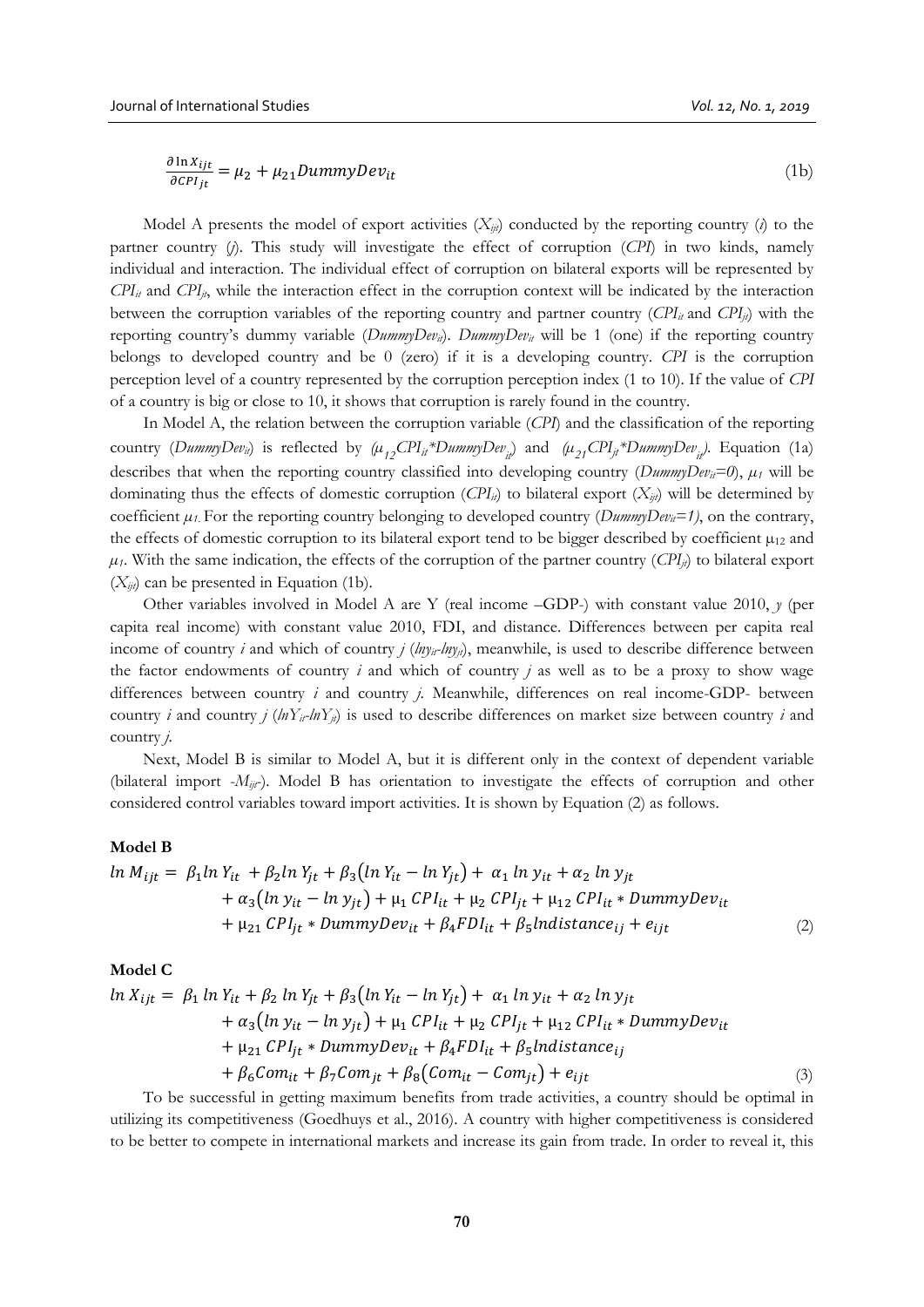study establishes Model C and Model D that consider the variable of competitiveness together with corruption to influence export and import activities.

## **Model D**

$$
\ln M_{ijt} = \beta_1 \ln Y_{it} + \beta_2 \ln Y_{jt} + \beta_3 (\ln Y_{it} - \ln Y_{jt}) + \alpha_1 \ln y_{it} + \alpha_2 \ln y_{jt}
$$
  
+  $\alpha_3 (\ln y_{it} - \ln y_{jt}) + \mu_1 CPI_{it} + \mu_2 CPI_{jt} + \mu_{12} CPI_{it} * DummyDev_{it}$   
+  $\mu_{21} CPI_{jt} * DummyDev_{it} + \beta_4 FDI_{it} + \beta_5 Indistance_{ij}$   
+  $\beta_6 Com_{it} + \beta_7 Com_{jt} + \beta_8 (Com_{it} - Com_{jt}) + e_{ijt}$  (4)

Table 2

| Variable                         | Definition                                                                     | Unit                                            | Source                        |
|----------------------------------|--------------------------------------------------------------------------------|-------------------------------------------------|-------------------------------|
| Export<br>(X)                    | Total value of export                                                          | Million US\$                                    | UN Comtrade                   |
| Import<br>(M)                    | Total value of import                                                          | Million US\$                                    | UN Comtrade                   |
| Corruption<br>(CPI)              | Corruption level measured by corruption<br>perception index                    | Corruption Perception Index<br>(CPI)            | Transparency<br>International |
| Per capita Real<br>Income<br>(y) | Per capita real GDP in a country                                               | Thousand US\$                                   | World Bank                    |
| Real Income<br>(Y)               | Total of real GDP obtained by a country in<br>a vear                           | Billion US\$                                    | World Bank                    |
| Distance                         | Distance between countries<br>(measured from each capital city)                | Kilometer (km)                                  | Google Map                    |
| <b>FDI</b>                       | The value of FDI obtained is compared<br>with GDP                              | $%$ of GDP                                      | World Bank                    |
| Competitiveness<br>(Com)         | Competitiveness of a country with index<br>unit                                | Competitiveness Index                           | World Economic<br>Forum       |
| DummyDev                         | Dummy describing country classification<br>(developed or developing countries) | 1=developed country<br>$0 =$ developing country | World Bank                    |

Variables Definition and Data Source

## **4. EMPIRICAL RESULTS AND DISCUSSION**

Table 3 and Table 4 below explain the relation between variables considered in the study by referring to the execution of equations in Model A, B, C, and D. The result reveals that Random Effect Model is the best panel model that can be applied to Model A and B. Model A and B are created in order to identify the asymmetric impact of corruption on bilateral exports and imports of developed and developing countries. However, it must be noted that corruption in Random panel model is considered as a component of trade costs like distance that has been broadly known as a proxy of the component of trade costs in the gravity model for bilateral trades.

Either Model A or Model B (presented in Table 3) and both Model C and Model D (presented in Table 5) basically are reduced form equations describing two points, i.e. the condition of IRS (Increasing Return to Scale) in monopolistic competitive markets and a condition explained in factor proportions theory of trade. Export activities are expected to be related to the market size of the partner country in which the market size is reflected by the variable of real income-GDP- (Y). The factor of relative endowments measured by per capita income (*y*) is considered to be a factor to determine trade flows as well.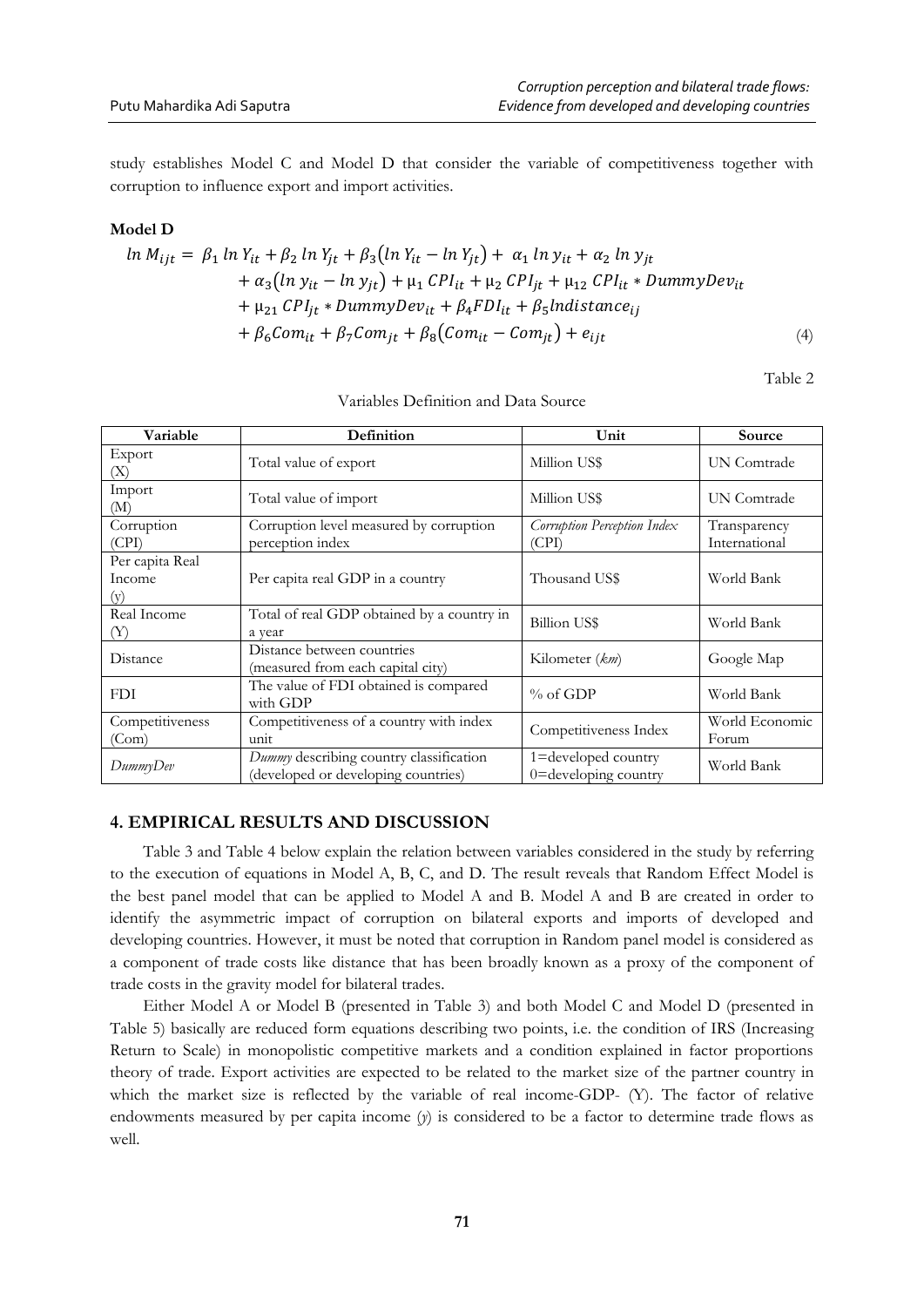Table 3

| Model                                                     |             |             |
|-----------------------------------------------------------|-------------|-------------|
|                                                           | Model A     | Model B     |
| Variables                                                 |             |             |
|                                                           | $0.903***$  | $0.991***$  |
| $LnY_{it}$                                                | (0.023)     | (0.021)     |
|                                                           | $1.056***$  | $0.893***$  |
| $LnY_{jt}$                                                | (0.020)     | (0.006)     |
|                                                           | $0.047***$  | $0.061***$  |
| $Ln(Y_{it} - Y_{jt})$                                     | (0.007)     | (0.007)     |
|                                                           | $0.261***$  | $0.348***$  |
| $Lny_{it}$                                                | (0.029)     | (0.027)     |
| $Lny_{jt}$                                                | $0.256***$  | $0.152***$  |
|                                                           | (0.025)     | (0.024)     |
| $Ln(y_{it} - y_{jt})$                                     | $-0.008$    | 0.002       |
|                                                           | (0.007)     | (0.007)     |
| $CPI_{it}$                                                | 0.005       | $0.073***$  |
|                                                           | (0.009)     | (0.008)     |
| $\text{CPI}_{\text{it}}$                                  | $0.046***$  | $0.025***$  |
|                                                           | (0.009)     | (0.008)     |
| $CPI_{it}$ *DummyDe $v_{it}$                              | $-0.009$    | $-0.058***$ |
|                                                           | (0.010)     | (0.010)     |
| $\text{CPI}_{\text{it}}^*$ Dummy $\text{Dev}_{\text{it}}$ | $-0.043***$ | $-0.059***$ |
|                                                           | (0.010)     | (0.009)     |
| LnDistance                                                | $-0.867***$ | $-0.811***$ |
|                                                           | (0.036)     | (0.033)     |
| ${\rm FDI}$                                               | $0.003***$  | $0.004***$  |
|                                                           | (0.001)     | (0.001)     |
| $\overline{N}$                                            | 19140       | 19140       |
| Adjusted R <sup>2</sup>                                   | 0.6560      | 0.6628      |

#### The Result of Regression of Model A and Model B

Notes: 1. \*\*\*=significant in 1%; \*\*= significant in 5%; \*= significant in 10%

2. Dependent Variables: *LnXijt* –Export- (Model A); *LnMijt* –Import- (Model B).

This paper introduces the natural logarithm of absolute difference in the GDP of country *i* and *j*   $(hY_{it}-hY_{it})$  to describe substitution pattern from bilateral trade to FDI activities. It follows the argument of Markusen & Venables (2000) who verify the major share of intra-industry trade among MNCs from developed countries in forming manufacturing trade. So, when positive trade costs condition is exist and countries found to be more identical in factor endowments, then the establishment of MNCs (through horizontal FDI) will tend to be opted for substituting bilateral trade activities. The natural logarithm from value differences of real per capita income between country *i* and country  $j$  ( $lny_i$ *-lny<sub>ii</sub>*) is used as a variable determining bilateral trade, particularly to present differences on the factor of endowment between country *i* and country *j* (also as a proxy to show wage differences between country *i* and country *j*).

In Table 3, Model A describes how market size-GDP (*Y*) of the partner country significantly influences bilateral exports. Since the coefficient of GDP of the partner country is found bigger than the reporting country, this study verifies the reversed home market effect, *i.e.* export elasticity tends to be more dominantly described by the income or market size of the partner country than by domestic income (Krugman, 1980). Corroborating the idea of Markusen and Venables (2000), this paper finds positive and significant effect of relative country size on bilateral export so that it fails in demonstrating a substitution pattern of bilateral export and FDI. Since the variable of  $(h_{\nu}$ *i<sub>t</sub>-lny<sub>il</sub>*) describing differences in the factor of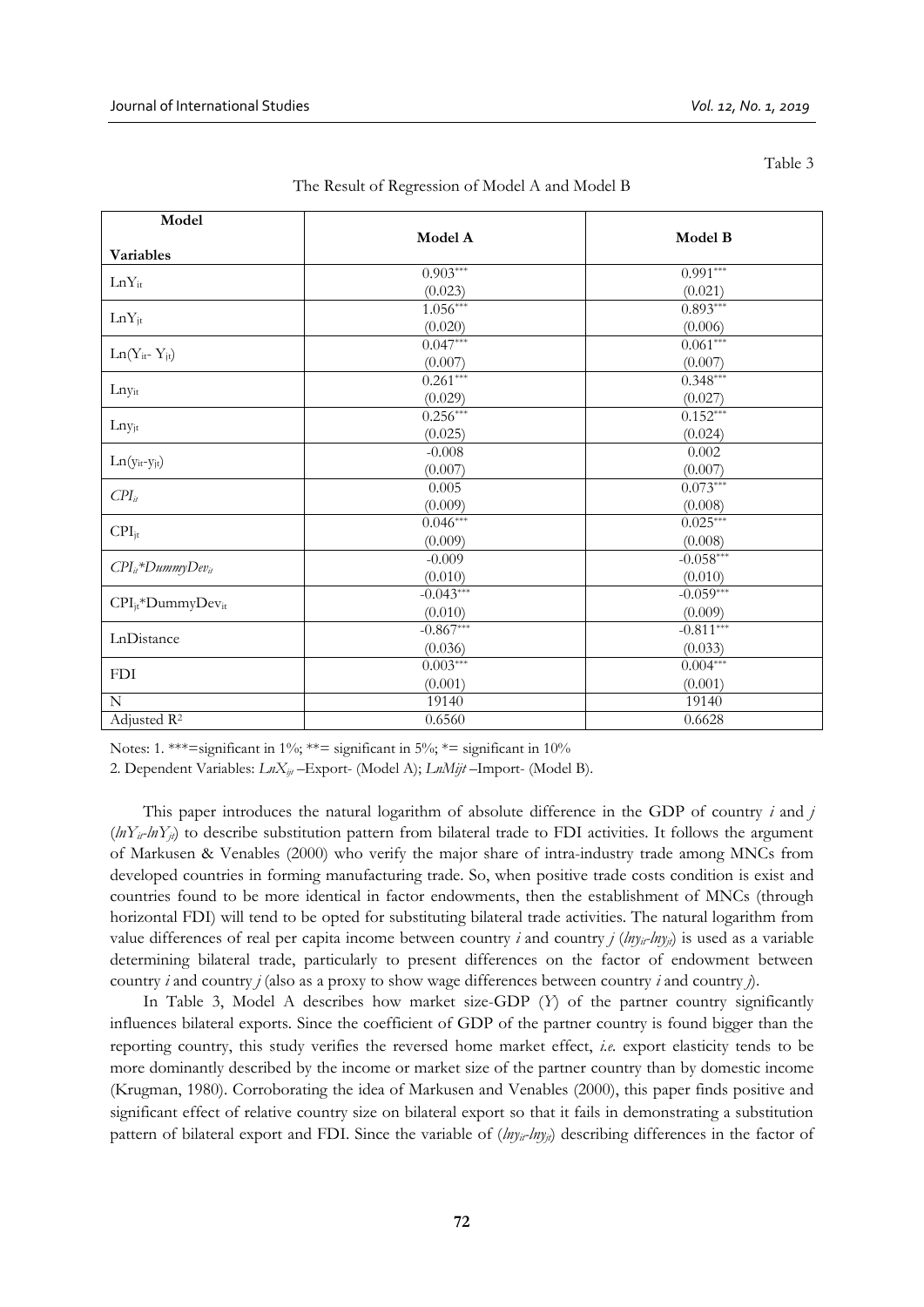endowment between country *i* and country *j* has no significant effect on bilateral export activities, it indicates that the framework of the theory of Heckser-Ohlin (HO) is not verified in this study.

The results for distance and FDI (Foreign Direct Investment) have confirmed other previous studies. While distance gives a negative effect to bilateral export, FDI shows a positive significant impact to export. Domestic corruption, moreover, does not have any significant effects to bilateral exports, either in developed countries or developing countries. However, the asymmetric effects from the corruption level of the partner country significantly appear in the case of exports. When the relation between *CPIjt* and *Xijt* is positive, it indicates that the reporting country will do more export activities to the partner country if the partner country is far from corruption tendency. The positive effects of low corruption level in the partner country to bilateral export are found to be more apparent in developing countries than in developed countries.

The characteristics of bilateral import in Model B tend to be similar to bilateral exports in Model A, for instance the income elasticity of import of the exporting country (*j*) is found to be smaller than the one of the importing country (*i*). Real per capita income has positive and significant effect on bilateral imports in which high income in the importing country will be associated with more import activities done by the country. That fact, according to Markusen (2013), can be utilized to be an indication of preference of nonidentical and non-homothetic in import activities.

Table 4

| Individual               | Interaction                                  | Relationship                                                     |
|--------------------------|----------------------------------------------|------------------------------------------------------------------|
| $Model\,A$               |                                              |                                                                  |
| $CPI_{it}$               |                                              | $CPI_{it}$ $\rightarrow$ $X_{ijt}$                               |
| $\text{CPI}_{\text{it}}$ |                                              | $\text{CPI}_{\text{it}} \longrightarrow X_{\text{it}}(\text{+})$ |
|                          | $CPI_{it}$ *DummyDe $v_{it} = 1$             | $\text{CPI}_{\text{it}} \longrightarrow X_{\text{it}}$           |
|                          | $\text{CPI}_{it}^*D \text{ummyDev}_{it} = 1$ | $CPI_{it}$ (i=0) > $CPI_{it}$ (i=1)                              |
| Model B                  |                                              |                                                                  |
| $CPI_{it}$               |                                              | $CPI_{ii} \longrightarrow X_{ij}$ (+)                            |
| $\text{CPI}_{\text{it}}$ |                                              | $\text{CPI}_{\text{it}} \longrightarrow X_{\text{it}}(\text{+})$ |
|                          | $CPI_{it} *D \text{ummy} Dev_{it} = 1$       | $CPI_{it} (i=0) > CPI_{it} (i=1)$                                |
|                          | $\text{CPI}_{it}^*D \text{ummyDev}_{it} = 1$ | $CPI_{it}$ (i=0) > $CPI_{it}$ (i=1)                              |

The Individual and Interaction Effect of Corruption Variable in Model A and B

Notes: 1.  $(+)$ =positive effect; i=0 means the reporting country is developing country; i=1 means the reporting country is developed country

However, it is found that a low domestic corruption level will positively affect the reporting countries' import activities and the fact becomes more apparent for the developing countries (see Table 4). The low level of domestic corruption will improve the performance of import activities, as well as the low level of partner countries' corruption will significantly increase imports. Improving the severity of corruption in partner countries will encourage all bilateral trade activities in a better direction. Compared to export activities, import activities look more sensitive to corrupt behavior. From the significant negative coefficient of the interaction variable ( $CPI_i * DummyDev_i$ ) in both Model -A and B-, it is obtained that the influence of partner countries' level of corruption will be greater if the reporting countries classified as a developing country.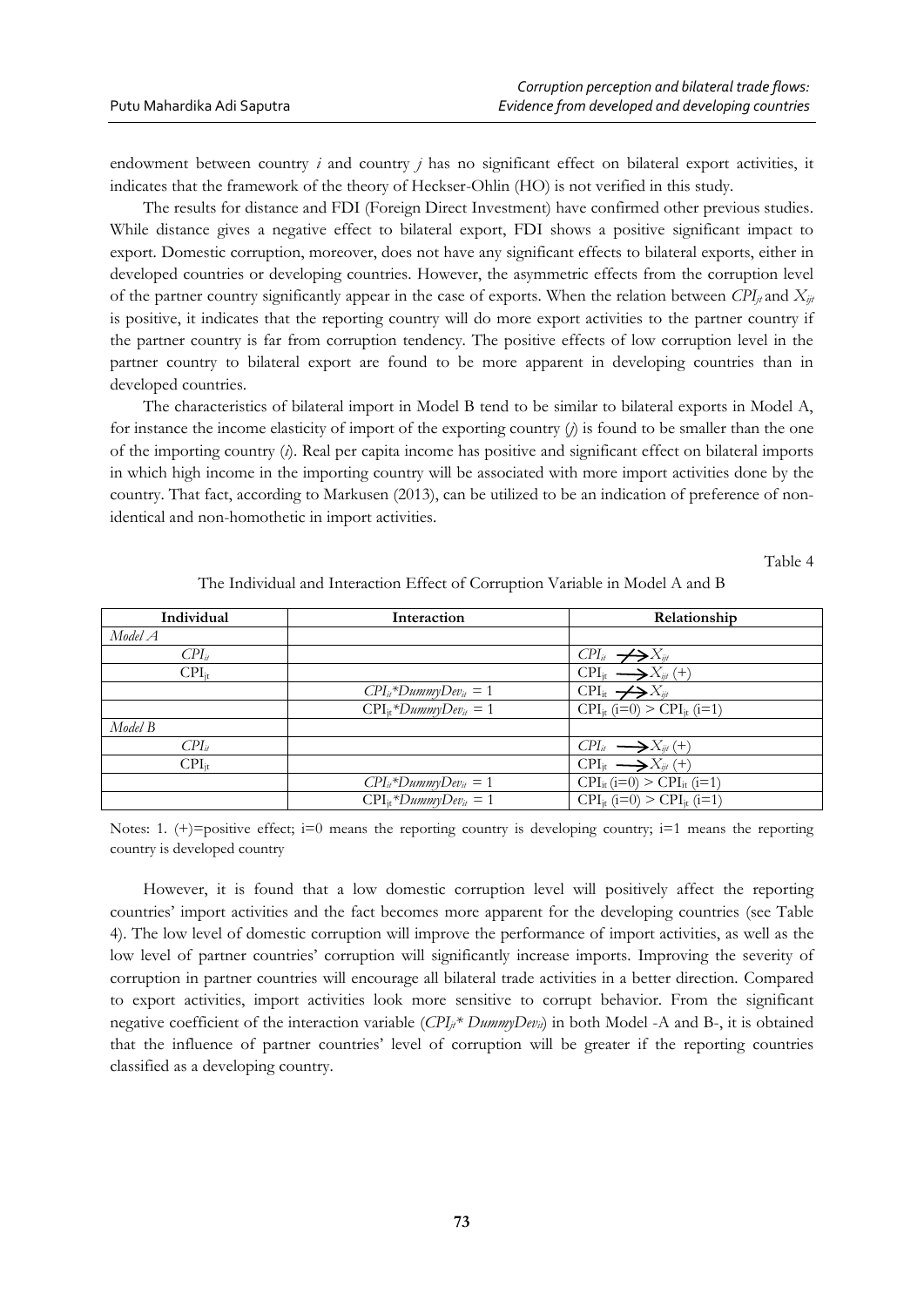Table 5

| Model                                       |             |             |
|---------------------------------------------|-------------|-------------|
|                                             | Model C     | Model D     |
| Variables                                   |             |             |
| $LnY_{it}$                                  | $0.750***$  | $0.805***$  |
|                                             | (0.011)     | (0.010)     |
| $LnY_{it}$                                  | $0.739***$  | $0.739***$  |
|                                             | (0.010)     | (0.010)     |
| $Ln(Y_{it} - Y_{jt})$                       | $0.056***$  | $0.060***$  |
|                                             | (0.009)     | (0.007)     |
| $Lny_{it}$                                  | $-0.099***$ | $-0.187***$ |
|                                             | (0.019)     | (0.018)     |
| $Lny_{jt}$                                  | $-0.183***$ | $-0.289***$ |
|                                             | (0.013)     | (0.012)     |
|                                             | $-0.098***$ | $-0.078***$ |
| $Ln(y_{it} - y_{jt})$                       | (0.009)     | (0.008)     |
| $CPI_{it}$                                  | $0.114***$  | $0.193***$  |
|                                             | (0.021)     | (0.019)     |
|                                             | 0.0003      | $-0.019***$ |
| $CPI_{it}$                                  | (0.006)     | (0.005)     |
|                                             | $-0.137***$ | $-0.121***$ |
| $CPI_{it}$ *DummyDevit                      | (0.010)     | (0.010)     |
|                                             | 0.011       | $0.018**$   |
| $\text{CPI}_{it}^*$ Dummy $\text{Dev}_{it}$ | (0.007)     | (0.007)     |
|                                             | $0.697***$  | $0.299***$  |
| $Com_{it}$                                  | (0.033)     | (0.031)     |
|                                             | $0.420***$  | $0.558***$  |
| $Com_{it}$                                  | (0.024)     | (0.023)     |
|                                             | $-0.010$    | $-0.061***$ |
| $(Com_{it}\text{-}Com_{it})$                | (0.022)     | (0.021)     |
|                                             | $-0.921***$ | $-0.849***$ |
| LnDistance                                  | (0.011)     | (0.010)     |
|                                             | $0.020***$  | $0.023***$  |
| <b>FDI</b>                                  | (0.001)     | (0.001)     |
| $\mathbf N$                                 | 10440       | 10440       |
| Adjusted R <sup>2</sup>                     | 0.7386      | 0.7550      |

#### The Result of Regression of Model C and Model D

Notes: 1. \*\*\*=significant in 1%; \*\*= significant in 5%; \*= significant in 10%

2. Dependent Variables: *LnXijt* –Export- (Model C); *LnMijt* –Import- (Model D)

Next, Table 5 presents Model C and Model D considering the influence of competitiveness of the reporting country (*i*) and the partner country (*j*) to both bilateral exports and imports. This study finds Common Effect Model as the best panel model that can be used for Model C and D. After considering the influence of reporting and partner country's competitiveness in the model (*Com<sub>it</sub>* and *Com<sub>it</sub>*), this paper finds more significant independent variables on the regression results.

The low domestic corruption level appears to have a positive significant effect to the improvement of bilateral trade activities (export and import). The low severity of corruption at the domestic level is related to the high intensity of exports  $(X_{ijt})$  and imports  $(M_{ijt})$  among reporting countries and their partners. On other side, the influence of the partner countries' corruption level  $(CPI<sub>i</sub>)$  is seen to be only significant for import activities. The positive effects of low corruption level in the reporting country to bilateral import are found to be more apparent in developing countries than in developed countries.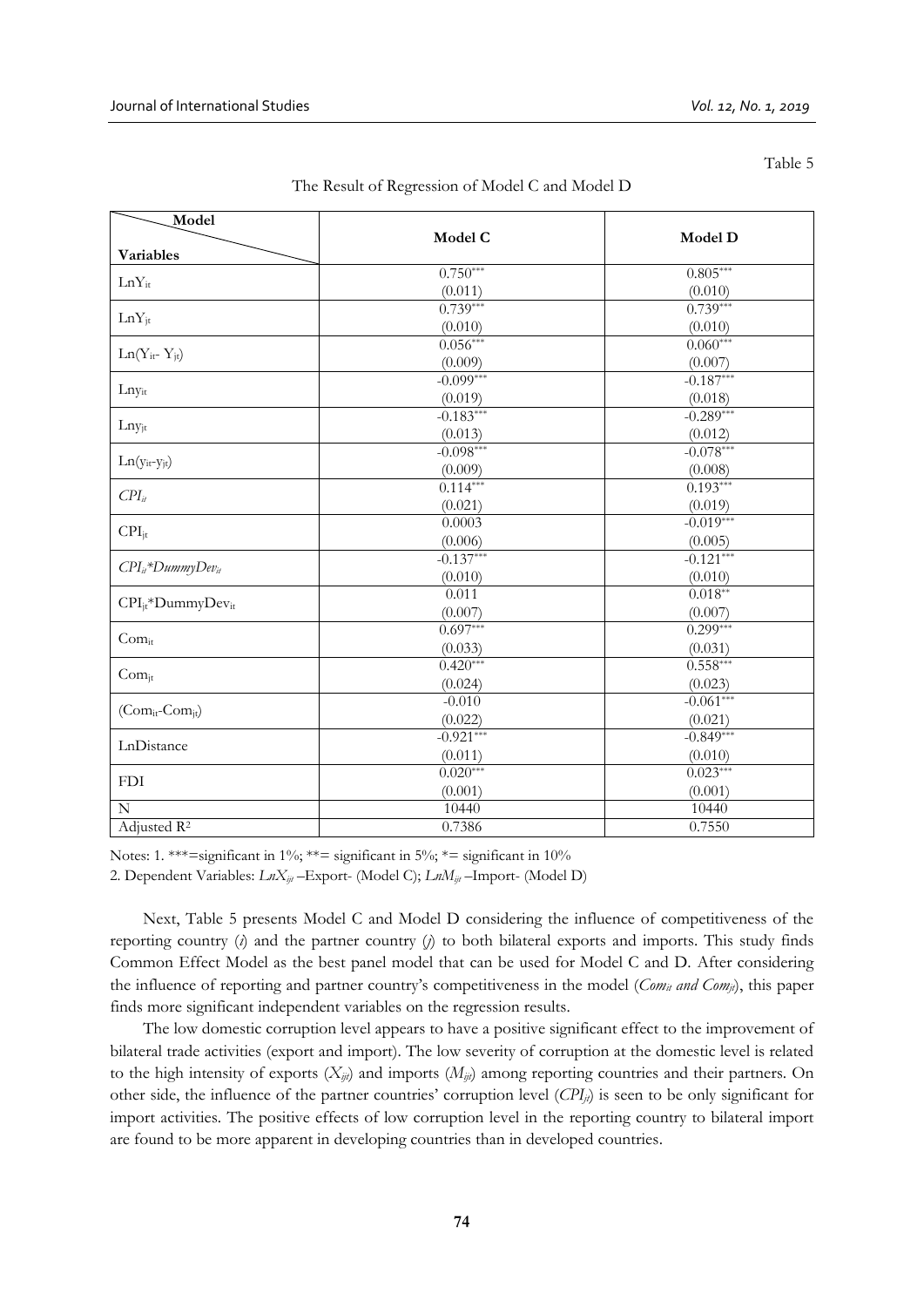The market size-GDP (*Y*) of the reporting  $(Y_i)$  and partner country  $(Y_i)$  significantly influences bilateral exports. Since the coefficient of GDP of the reporting country is found bigger than the partner country, this study verifies the home market effect. This study also finds evidence that differences in market size  $(hY_{ir}hY_{jl})$  and factor endowments  $(hy_{ir}h y_{jl})$  have significant effect on export and import activities. The influence of distance (*lndistance*) is also verified negatively on Models C and D, indicating that export and import activities still consider the adverse effect of transportation costs. In addition, FDI is still found to have a positive contribution to both bilateral trade activities (exports and imports).

Both models specifically show the significant positive impact of competitiveness (*Comit and Comjt*) on import and export activities. This finding supports the opinion that exports will be carried out by countries that have relatively higher competitiveness compared to partner countries (importers) and import activities will be carried out by a country if the competitiveness of partner countries is higher than domestic competitiveness. Competitiveness differences between reporting and partner country (*Comit-Com<sub>il</sub>*) are found to be negatively affect their import activities (see Model D). The higher competitiveness differences between countries appeared in import activities, the less bilateral import activities done by the two countries. However, competitiveness differences between reporting and partner country (*Comit-Comjt*) do not influence their export activities (see Model C).

#### **5. CONCLUSION**

This paper uses an extension of gravity panel model in investigating the impact of corruption and other considered control variables on bilateral trade (exports and imports) among developed and developing countries. There are four models which are executed, namely Model A, B, C, and D. Model A reveals that domestic corruption is found to have no significant effect on bilateral exports in both developed countries and developing countries. The asymmetric effects of the partner country's corruption level significantly appear in reporting country export activities. A positive relation between *CPI<sub>jt</sub>* and  $X_{ijt}$ indicates that the reporting country (*i*) will have more export activities conducted with the partner country (*j*) if the partner country has low tendency in doing corruption. That positive effect of the low corruption level of the partner country to reporting country's bilateral export activities is found higher in the developing countries than in the developed ones. Meanwhile, bilateral exports are also significantly influenced by market size-GDP ( $Y_i$  and  $Y_i$ ). Since a positive and significant relation between relative country size and bilateral exports occurs, it can be concluded that there is no substitution patterns between bilateral exports and FDI. Next, differences in factor endowments between country *i* and country *j* ( $lny_i$ - $lny_i$ ) are not significantly related to bilateral export activities, and this condition indicates the framework of Heckser-Ohlin (HO) fails to be verified.

In Model B, the income elasticity of import of the exporting country (*j*) is smaller than which of the importing country (*i*). The impact of domestic real per capita income ( $y_i$ ) on bilateral imports ( $M_{ii}$ ) is positive and significant in which the high income of the importing country will be associated with the high import conducted by the country. A fact reveals that the preference of non-identical and non-homothetic have a dominant role in explaining import activities. From Model C and D, the study verifies the home market effect and the negative effect of competitiveness differences between reporting and partner country (*Comit-Comjt*) on import activities.

Further research is needed on expanding the period used in the study and considering the interaction effect of a specific institutional characteristic in each country related to the corruptive behaviour (such as an establishment a new official body or system). More methodological work is also needed on how to robustly figure out the short and long run relationship between bilateral trade and corruption perception.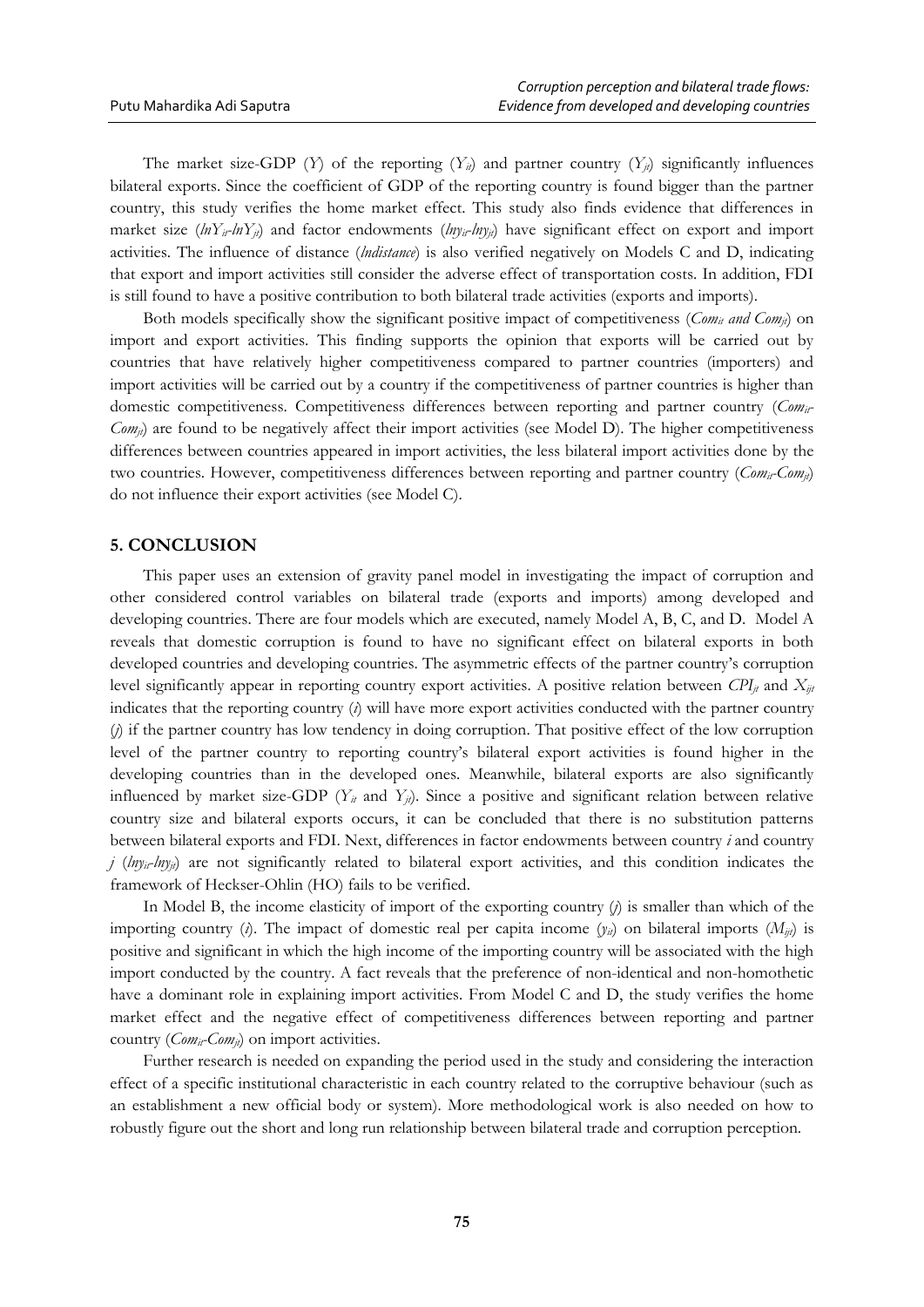# **REFERENCES**

- Abed, G.T., & Davoodi, H.R. (2000). *Corruption, structural reforms, and economic performance in the transition economies*. IMF Working Paper, No. 00/132, 1-41.
- Agbiboa, D.E. (2011). Between corruption and development: the political economy of state Robbery in Nigeria. *Journal of Business Ethics*, *108*(3), 325-345. doi: https://doi.org/ 10.1007/s10551-011-1093-5.
- Aggrey, N. (2012). Determinants of corruption at district levels in Uganda. *International Journal of Economic Perspectives*, *6*(4), 67-72.
- Aidt, T.S. (2009). Corruption, institutions and economic development. *Oxford Review of Economic Policy*, *25*, 271–91. doi: https://doi.org/10.17863/CAM.5625.
- Akcay, S. (2006). Corruption and human development. *Cato Journal*, 26(1), 29-48.
- Al-Marhubi, F.A. (2000). Corruption and Inflation. *Economics Letters*, *66*(2), 199-202. doi: https://doi.org/10.1016/S0165-1765(99)00230-X.
- Amundsen, I. (1999). *Political corruption: An introduction to the issues.* CMI Working Paper WP 1999(7). Retrieved from: https://www.cmi.no/publications/1040-political-corruption.
- Anderson, C.J., & Tverdova, Y.V. (2003). Corruption, political allegiances, and attitudes toward government in contemporary democracies. *American Journal of Political Science*, *47*(1), 91–109. doi: https://doi.org/10.1111/1540-5907.00007.
- Anderson J.E., & Marcouiller D. (2002). Insecurity and the pattern of trade: An empirical investigation. *The Review of Economics and Statistics*, *84*, 342–352. doi: https://doi.org/10.1162/003465302317411587.
- Andvig, J.C., Fjeldstadt, O.H., Amundsen, I., Sissener, T., & Soreide, T. (2000), *Research on corruption: A Policy oriented survey*. CMI & NUPI Working Paper.
- Anokhin, S., & Schulze, W.S. (2009). Entrepreneurship, innovation, and corruption. *Journal of Business Venturing*, *24*(5), 465–476. doi: https://doi.org/10.1016/j.jbusvent.2008.06.001.
- Ata, A.Y., & Arvas, M.A. (2011). Determinants of economic corruption: A cross-country data analysis. *International Journal of Business and Social Science*, *2*(13), 161-169.
- Bandyopadhyay, S., & Roy, S. (2016). The effects of corruption on trade flows: A disagregated analysis. Retrieved http://www.researchgate.net/publication/303562996.
- Bardhan, P. (1997). Corruption and development: A review of issues. *Journal of Economic Literature*, 35(3), 1320-1346.
- Belloc, M. (2006). Institutions and international trade: A reconsideration of comparative advantage. *J Econ Surveys*, *20*, 3–26. doi: https://doi.org/10.1111/j.0950-0804.2006.00274.x.
- Berkowitz D., Moenius J., & Pistor K. (2006). Trade, law, and product complexity. *Rev Econ Stat*, *88*, 363–373. doi: https://doi.org/10.1162/rest.88.2.363.
- Billger, S.M., & Goel, R.K. (2009). Do existing corruption levels matter in controlling corruption?: Cross-country quantile regression estimates*. Journal of Development Economics*, *90*(2), 299–305. doi: https://doi.org/10.1016/j.jdeveco.2008.07.006.
- Bowles, R. (2000). Corruption. In B. Boudewijn and G. De Greest, eds. *Encyclopedia of Law and Economics*. The Economics of Crime and Litigation, *5*, 460-491. Edward Elgar.
- Chang, E.C.C. (2013). A comparative analysis of how corruption erodes institutional trust. *Taiwan Journal of Democracy*, *9*(1), 73-92.
- Chang, E.C., & Chu, Y.H. (2006). Corruption and trust: Exceptionalism in Asian democracies?. *Journal of Politics*, *68*(2), 259–271. doi: https://doi.org/10.1111/j.1468-2508.2006.00404.x.
- De Groot, H.L.F., Linders G., Rietveld, P., & Subramanian, U. (2004). The institutional determinants of bilateral trade patterns. *Kyklos*, *57*(1), 103–123. doi: https://doi.org/10.1111/j.0023-5962.2004.00245.x.
- Della Porta, D. (2000). *Social capital, beliefs in government, and political corruption. In S.J. Pharr & R.D. Putnam (Eds.)*, *Disaffected democracies: What's troubling the trilateral countries?* Princeton, Princeton University Press.
- Dimakou, O. (2015). Bureaucratic corruption and the dynamic interaction between monetary and fiscal policy. *European Journal of Political Economy*, *40*, 57–78. doi: https://doi.org/10.1016/j.ejpoleco.2015.07.004.
- Dong, B., & Torgler, B. (2012). Causes of corruption: Evidence from China. *China Economic Review*, *26*(3), 152–169. doi: https://doi.org/10.1016/j.chieco.2012.09.005.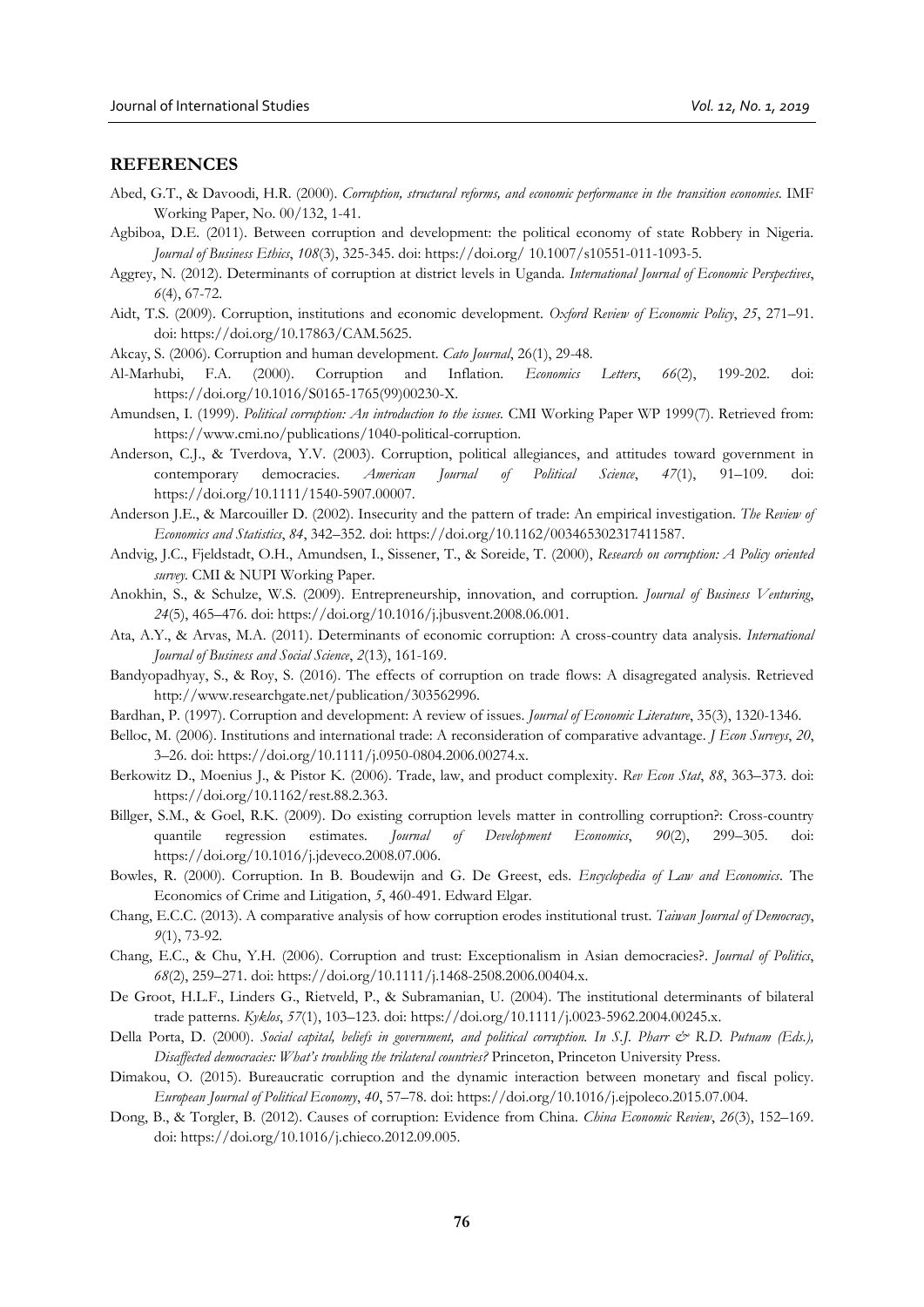- Dreher, A., & Gassebner, M., (2011). Greasing the wheels ? The impact of regulations and corruption on firm entry. *Journal of Public Choice*, *155*(3), 413-432. doi: https://doi.org/10.1007/s11127-011-9871-2.
- Egger, P., & Winner, H. (2005). Evidence on corruption as an incentive for foreign direct investment. *European Journal of Political Economy*, *21*(4), 932–952. doi: https://doi.org/10.1016/j.ejpoleco.2005.01.002.
- Elbahnasawy, N., & Revier, C.F. (2012). The determinants of corruption: Cross-country-panel-data analysis. *The Developing Economies*, *50*(4), November: 311-333. doi: https://doi.org/10.1111/j.1746-1049.2012.00177.x.
- Ertimi, B.E., & Saeh, M.A. (2013). The impact of corruption on some aspects of the economy*. International Journal of Economics and Finance*, *5*(8), 1-8.
- Feenstra, R.C., & Taylor, A.M. (2014). *International economics*. New York, Worth Publisher.
- Francois, J., & Manchin, M. (2013). Institutions, infrastructure, and trade. *World Dev*, *46*, 165–175. doi: https://doi.org/10.1596/1813-9450-4152.
- Gatti, R. (2004). Explaining corruption: Are open countries less corrupt?. *Journal of International Development*, *16*(6). doi: https://doi.org/10.1002/jid.1115.
- Gazda, K. (2010). *Does corruption "grease the wheels" of growth? Empirical evidence from MENA countries*. Working Paper on Laboratoire d'Economie et de Finance Appliquée *(LEFA)* - IHEC Carthage.
- Goedhuys, M., Mohnen, P., & Taha, T. (2016). Corruption, innovation and firm growth: firm-level evidence from Egypt and Tunisia. *Eurasian Bus Rev*, *6*, 299–322.
- Henisz, W.J. (2000). The institutional environment for multinational investment*. Journal of Law, Economics and Organization*, *16*(2), 334-364. doi: https://doi.org/10.1093/jleo/16.2.334.
- Huang, C.J. (2016). Is corruption bad for economic growth? Evidence from Asia-Pacific countries*. The North American Journal of Economics and Finance*, *35*, 247-256.
- Husted, B.W. (1999). Wealth, culture, and corruption. *Journal of International Business Studies*, *30*(2), 339-359. doi: https://doi.org/10.1057/palgrave.jibs.8490073.
- Jain, A.K. (2001). Corruption: A review. *Journal of Economic Surveys*, *15*(1), 71-121. doi: https://doi.org/10.1111/1467- 6419.00133.
- Krugman, P.R. (1980). Scale economies, product differentiation, and the pattern of trade. *American Economic Review*, *70*, 950-959.
- Krugman, P.R., Obstfeld, M., & Melitz, M.J. (2012). *International economics: Theory and policy*. Addison-Wesley.
- Lambsdorff, J.G. (2007). *The institutional economics of corruption and reform: Theory, evidence and policy*. Cambridge University Press.
- Leite, C. & Weidmann, J. (1999). *Does mother nature corrupt natural resources, corruption, and economic growth*. IMF Working Paper, *99*(85), 1-30. doi: http://dx.doi.org/10.2139/ssrn.259928.
- Levchenko, A.A. (2007). Institutional quality and international trade. *Rev Econ Stud*, *74*, 791–819. doi: https://doi.org/10.2139/ssrn.646183.
- Luo, Y. (2004). An organisational perspective of corruption. *Management and Organisation Review*: 119-154. doi: https://doi.org/10.1111/j.1740-8784.2004.00006.x.
- Majeed, M.T. (2014). Corruption and trade. *Journal of Economic Integration*, *29*(4), 759-782. doi: https://doi.org/10.11130/jei.2014.29.4.759.
- Marjit, M., Mandal, B., & Roy, S. (2014). Trade openness, corruption and factor abundance: Evidence from a dynamic panel. *Rev Dev Econ*, 18: 45–58. doi: https://doi.org/10.1111/rode.12068.
- Markusen, J.R. (2013). Putting per-capita income back into trade theory. *Journal of International Economics*, *90*, 255-265. doi: https://doi.org/10.3386/w15903.
- Markusen, J.R., & Venables, A.J. (2000). The theory of endowment, intra-industry and multi-national trade*. J Int Econ*, *52*, 209–234. doi: https://doi.org/10.1016/S0022-1996(99)00055-0.
- Mauro, P. (1995). Corruption and growth. *The Quarterly Journal of Economics*, *110*(3), 681-712. doi: https://doi.org/10.2307/2946696.
- Mauro, P. (1996). *The effects of corruption on growth, investment, and government expenditure*. IMF Working Paper, No. 96/98, 1-28.
- Mauro, P. (1998). Corruption: Causes, consequences, and agenda for further research. *Finance & Development*, 35(1), 12-14.